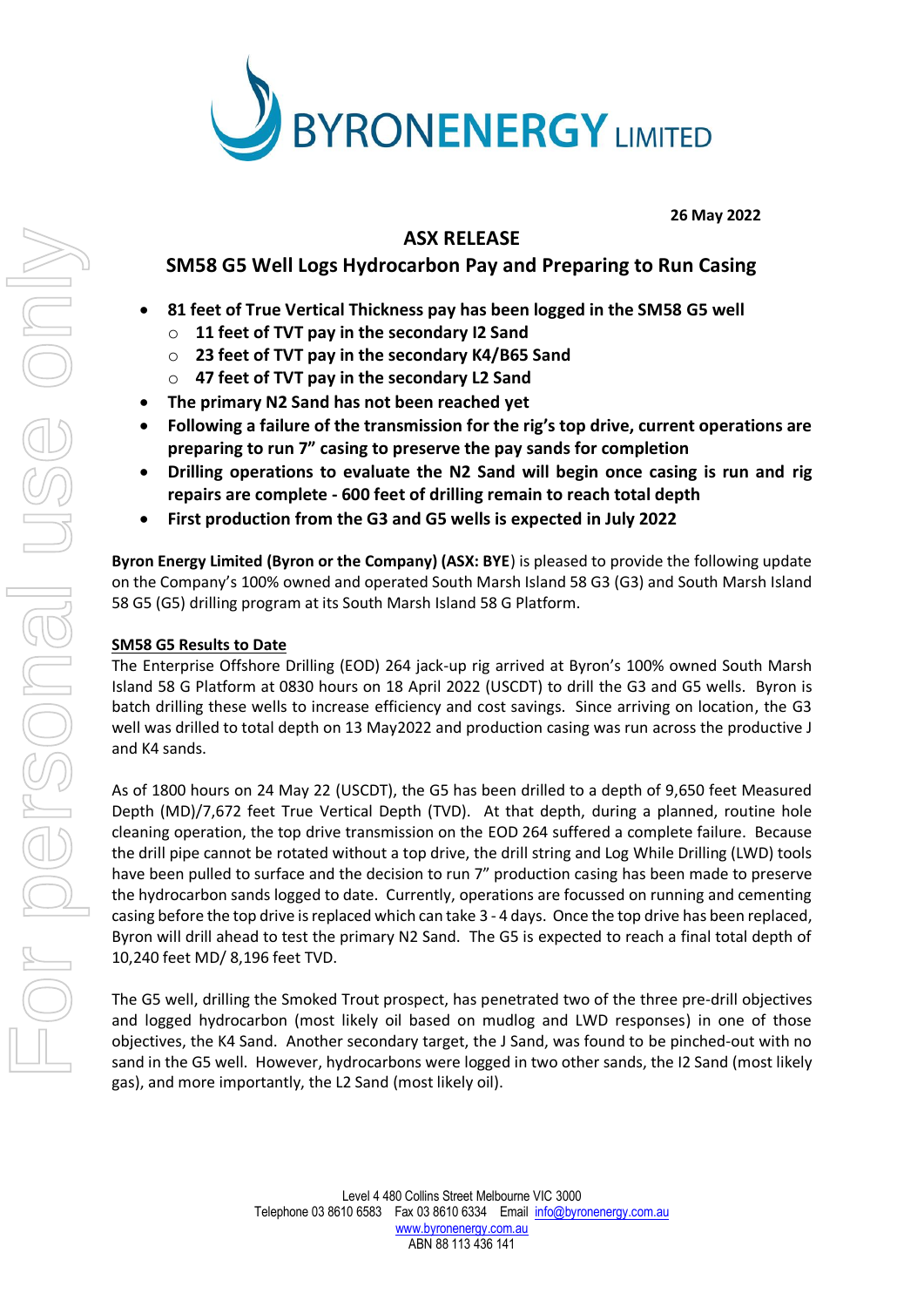The secondary K4 Sand logged 23 feet TVT net pay. Pre-drill gross 1P reserves of 275,000 barrels of oil (mbo) (net 230 mmbo) were provided by Byron's third-party reserve estimator, Collarini Associates (Collarini) as disclosed in the ASX release of 1 February 2022 for the K4 Sand. Collarini predicted 30 feet TVT net pay at the G5 location as a basis for these reserves. The G5 logged very clean K4 sand which is connected to oil downdip as an attic accumulation to previous K4 Sand production. K4 Sand production rates are estimated to fall in the range of 400 to 500 barrels of oil per day (bopd) depending on reservoir drawdown across the perforations. Long term stability of the initial rate will depend on the ultimate strength of the aquifer support. The Company will complete the K4 Sand after producing the downhole L2 and N2 sands using modern frac pack sand control techniques.

The G5 also logged 47 feet TVT hydrocarbon (most likely oil) in the L2 Sand. Correlation of this sand with older wells and Byron's 3D seismic data indicates the L2 Sand in the G5 is part of the Steelhead South prospect. As previously mapped, the L2 Sand was not expected to be well developed in the G5, but in fact, the L2 Sand is a clean, high-quality sand. The G5 L2 Sand penetration is part of a large accumulation of oil that is further proved by two other wells down-dip, but never produced.

Collarini ascribed 291 mbo to the L2 Sand in the Steelhead South prospect and used 15 feet TVT of oil at that location for that assessment. This result in the G5 has substantially increased both the area and volume of the Steelhead South L2 Sand prospect and is a very positive outcome in the G5 well. The oil logged in the L2 Sand was the driving factor in deciding to run casing prior to replacing the top drive. Historical production rates from the L2 Sand in the area range from 700 to 1000 bopd, depending on reservoir drawdown across the perforations. Long term stability of the initial rate will depend on the ultimate strength of the aquifer support. The Company will complete the L2 Sand using modern frac pack sand control techniques.

The thin pay in the I2 Sand will be a future through tubing completion in the G5 well. The I2 Sand is expected to be a modest gas producer many years in the future and lies updip to old I2 Sand production.

The G3 and G5 well results will be reflected in the Company's June 30, 2022, reserves report, expected to be released in late August/early September 2022.

To put the results of the G5 thus far in the regional context of the South Marsh Island 73 Field area, it is interesting to look at historical averages for both the K4 and L2 Sands. The K4/B65 sand has produced 12.3 mmbo from 19 wells in the field with an average TVT of 34 feet. The average K4/B65 Sand completion has produced 647 mbo with a range of 152 mbo to 1,700 mbo. The L2 Sand (also called the C10 Sand) has produced a total of 4.5 mmbo from 17 wells in the field with an average TVT net pay of 25 feet. The average L2 Sand completion has produced 267 mbo with a range of 17 mbo to 689 mbo.

The presence of the L2 Sand in the G5 well could lead to an acceleration well if the primary N2 Sand is present as expected. Production from the N2 Sand would push the uphole recompletion of the L2 Sand out several years and with current commodity prices, it may make economic sense to bring the L2 Sand production forward.

### **Go-Forward Plans**

Once casing has been run and cemented, EOD will completely replace the top drive, an operation that may take 3 or 4 days. During that time, Byron will prepare to drill out of casing and evaluate the primary objective of the Smoked Trout prospect, the N2 Sand. Only 600 feet of drilling remains to reach total depth. If successful, a 5" liner will be run to total depth to allow production from the N2 Sand if it is hydrocarbon bearing.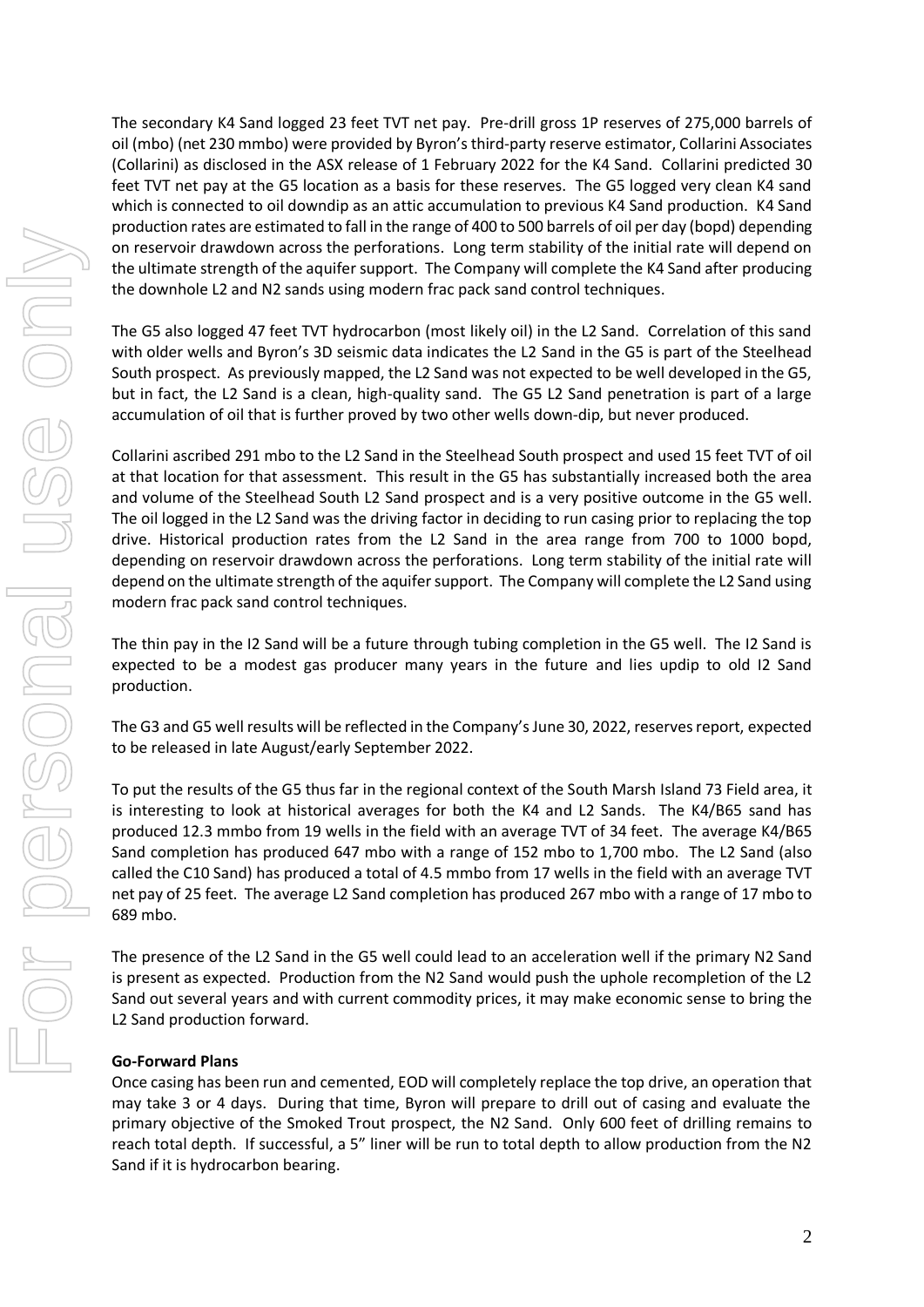Concurrently, Byron's completion engineers are finishing up completion designs for the G3 and the G5 wells. Completion operations will begin as soon as the G5 drilling operations are over. First production from both wells is expected in July 2022 after some topside work is finished on the SM58 platform and the wells are tied into the production system.

Further operational updates will be provided as the project progresses.

# **SM71 F4 and F2 Recompletion**

Byron has been informed by the owner of the lift boat needed to recomplete the South Marsh Island Block 71 F4 and F2 wells that the liftboat has been delayed until late June due to an expanded program by the current operator. Further details on the SM71 F2 and F4 recompletions can be found in the Company's March Quarterly Activities and Cashflow Report, released to the ASX on 28 April 2022.

### **Byron's CEO Maynard Smith said:**

*"The presence of the L2 Sand in the G5 well is very good news. Steelhead South was one of our top oil prospects and while we hoped the L2 might be present in the G5, we did not expect the quality and thickness of the L2 oil that was logged. Additionally, the K4 Sand is better developed in the G5 than anticipated and will provide a straw into the downdip K4 Sand accumulation in the future.*

*The top drive failure was very disappointing as the EOD 264 had been performing well. We have had virtually no downtime caused by the rig during this program and to be so close to total depth and have this happen is frustrating. But running casing here preserves the L2 and K4 Sands and allows us to reach the N2 Sand with only a modest increase in cost. Our engineering team and vendors have done a tremendous job adjusting the program to get ready to run the casing.*

*The current two well program at SM58 can already be considered a success and we look forward to the increased cashflow to Byron once these wells are on line in July."*

## Authorised by: The Board of Directors

| South Marsh Island 58 - Ownership |                                                                                                           |         | <b>Working Interest   Net Revenue Interest</b> |
|-----------------------------------|-----------------------------------------------------------------------------------------------------------|---------|------------------------------------------------|
| Byron Energy Inc. (Operator)      | * Surface to -13,639 subsea TVD                                                                           | 100.00% | 83.33%                                         |
| Byron Energy Inc.                 | Below -13,639 subsea TVD                                                                                  | 50.00%  | 41.67%                                         |
| Byron Energy Inc.                 | ** All production from the SM58 E1<br>wellbore in the S1/2 SE 1/4 of the<br>SE1/4 to a depth of 7,490 TVD | 53.00%  | 44.16%                                         |

\* SM58 G1, G2 and Future G Platform Wells

\*\* SM58 E1 Well

#### **\*\*\*\*\*\*\*\*\*\*\*\*\*\*\*\*\*\*\*\*\*\*\*\*\*\*\*\*\*\*\*\*\*\*\*\*\*\*\*\*\*\*\*\*\*\*\*\*\*\*\*\*\*\*\*\*\*\*\*\*\*\*\*\*\*\*\*\*\*\*\*\*\*\*\*\*\*\*\*\*\*\***

#### **For Further Information Contact:**

| Maynard Smith           | Peter Love                |
|-------------------------|---------------------------|
| Chief Executive Officer | <b>Investor Relations</b> |
| +61 3 8610 6583         | +61 7 3121 5674           |
|                         |                           |